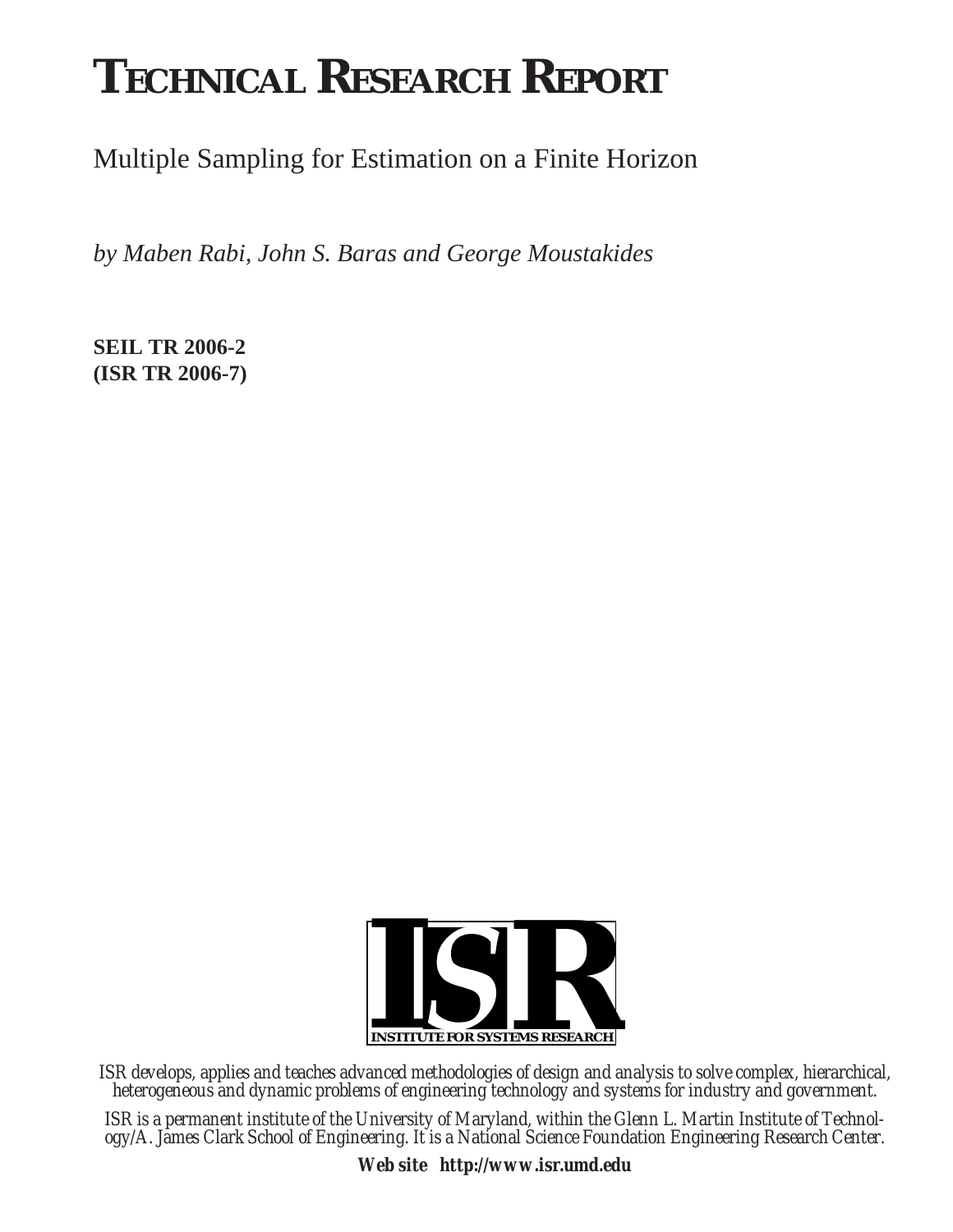# **Multiple Sampling for Estimation on a Finite Horizon**

Maben Rabi, John S. Baras, and George Moustakides

*Abstract***— We discuss some multiple sampling problems that arise in real-time estimation problems with limits on the number of samples. The quality of estimation is measured by an aggregate squared error over a finite horizon. We compare the performances of the best detereministic, level-triggered and the optimal sampling schemes. We restrict the signal to be either a Wiener process or an Ornstein-Uhlenbeck process. For the Wiener process, we provide closed form expressions and series expansions. For the Ornstein Uhlenbeck process, we provide procedures for numerical computation. Our results show that level-triggered sampling is almost optimal when the signal is stable.**

#### I. EVENT-TRIGGERED SAMPLING

In many decision and control problems, we can impose a certainty-equivalence type separation into a signal estimation part and a control or decision design part. For example, an optimal control or a signal detection problem can be solved by certainty-equivalence policies which treat a leastsquares estimate of the signal waveform as the true state. In these situations, the processing of available measurements should be geared towards obtaining the best quality signal estimate. In Networked Control Systems [1] where the sensors have only a limited number of packets (samples) to transmit to the supervisor, the sampling design affects the quality of the signal estimate.

Kushner [2] has treated a problem of picking a fixed number of deterministic sampling times for a finite horizon linear optimal control problem. He establishes the validity of the separation principle and obtains closed form expressions for the minimum cost in the scalar case. The collection [3] treats some randomized as well as deterministic but irregular sampling schemes for smoothing and control. Cambanis and Masry [4] have treated the problem of picking the best deterministic and random sampling schedules for hypothesis testing based on a smoothed estimate. Their random sampling schedules are however not adapted to the signal observed by the sensor.

For the problems treated in this paper, we seek to characterize the performance gains provided by event-trigerred sampling policies. Event-triggered sampling has been referred to as Lebesgue-type sampling in the control literature [5]. We solve a sampling design problem withn three classes of sampling strategies. The sampling design is tailored to a signal filtering task. The design objective is to minimize over a finite horizon the distortion of a filter (real-time estimator) of the signal based upon the stream of samples. This minimization is performed with a fixed constraint on the maximum number of samples used. In [6] a related problem in discrete-time is treated.

# II. SAMPLING THE WIENER PROCESS

For the signal to be estimated (the state process), we will assume the model

$$
dx_t = dW_t, \quad t \in [0, T], \tag{1}
$$

with  $x_0 = 0$  and  $W_t$  being a standard Brownian motion. A sensor has perfect observations of the state and transmits at times it chooses, current samples of the state process. The sensor is allowed at generate at most *N* samples to be transmitted to a supervisor. The sampling times  $S =$  $\{\tau_1,\ldots,\tau_N\}$  have to be an increasing sequence of stopping times with respect to the *x*-process. They also have to lie within the interval  $[0, T]$ . Based on the samples and the sample times, the least-squares estimate for the supervisor  $\hat{x}_t$  is given by [7]:

$$
\hat{x}_t = \begin{cases}\n0 & \text{if } 0 \le t < \tau_1, \\
x_{\tau_i} & \text{if } \tau_i \le t < \tau_{i+1} \le \tau_N, \\
x_{\tau_N} & \text{if } \tau_N \le t \le T.\n\end{cases}
$$
\n(2)

The quality of this estimate is measured by the aggregate squared error distortion:

$$
J(S) = \mathbb{E}\left[\int_0^T (x_s - \hat{x}_s)^2 ds\right]
$$
  
=  $\mathbb{E}\left[\int_0^{\tau_1} (x_s - \hat{x}_s)^2 ds + \sum_{i=2}^N \int_{\tau_{i-1}}^{\tau_i} (x_s - \hat{x}_s)^2 ds\right]$   
+  $\int_{\tau_N}^T (x_s - \hat{x}_s)^2 ds\right]$ 

We will consider three sampling strategies and characterize their performance. The strategies are:

- **Deterministic sampling:** The sampling sequence *S* is chosen apriori and hence independent of the signal trajectory. It is chosen to minimize the expected distortion *J*. In this scheme, the supervisor too knows in advance when the sensor will generate and transmit samples.
- **Level-triggered sampling:** The sensor chooses the sampling times based on times the error signal  $x_t - \hat{x}_t$ crosses chosen thresholds. The actual sampling times are the lesser of these threshold times and the end time *T*. The sampling times are dependent on the actual sensor observations.

This research was supported by the Army Research Office under the ODDR&E MURI01 Program Grant No. DAAD19-01-1-0465 to the center for Networked Communication control systems (through Boston University), and under ARO Grant No. DAAD190210319.

Maben Rabi and John S. Baras are at the Institute for Systems Research and Department of Electrical and Computer Engineering, University of Maryland, College Park, MD 20742, USA. George Moustakides is at the Department of Computer Engineering and Informatics, University of Patras, Patras, Greece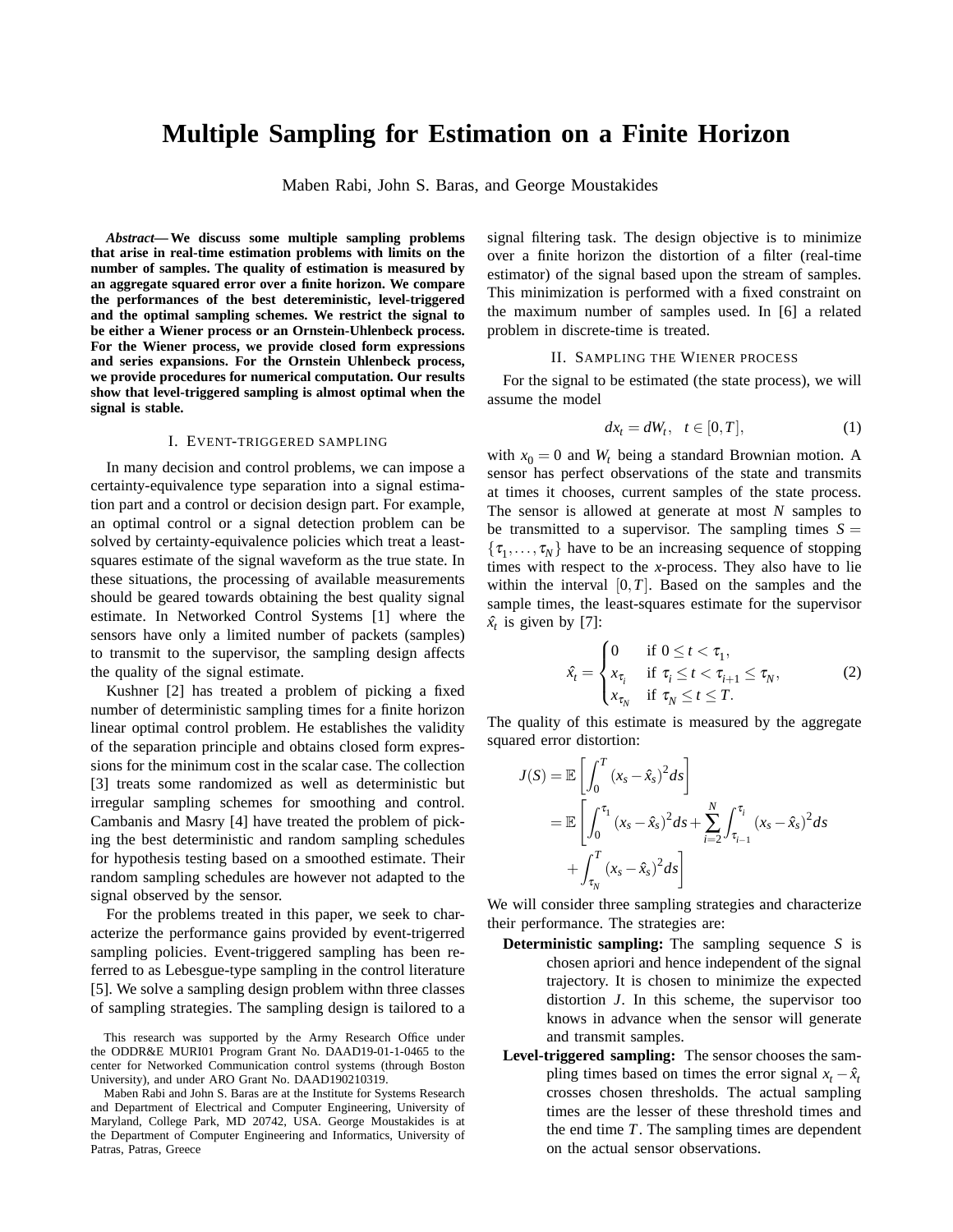**Optimal sampling:** To choose sampling times, the sensor solves a sequence of optimal stopping time problems and applies the resulting stopping rule. Here too, these times are dependent on the actual sensor observations.

We will first characterize the performance in the single sampling instance where  $N = 1$ .

# *A. Single Sample case*

We can express the distortion *J* as follows:

$$
J(\tau_1) = \mathbb{E}\left[\int_0^{\tau} x_s^2 + \int_{\tau}^T (x_s - \hat{x}_s)^2 ds\right]
$$
  
= 
$$
\mathbb{E}\left[\int_0^T x_s^2 - 2 \int_{\tau}^T x_s \hat{x}_s ds + \int_{\tau}^T (\hat{x}_s)^2 ds\right].
$$

Now notice that the second term can be written as follows  $\Gamma$   $\Gamma$ *<sup>T</sup>*

$$
\mathbb{E}\left[\int_{\tau}^{T} x_{s} \hat{x}_{s} ds\right] = \mathbb{E}\left[\int_{\tau}^{T} \mathbb{E}[x_{s}|\mathscr{F}_{\tau}]\hat{x}_{s} ds\right] = \mathbb{E}\left[\int_{\tau}^{T} (\hat{x}_{s})^{2} ds\right],
$$
  
when we have used the strong Markov property of *u*, the

where we have used the strong Markov property of  $x_t$  that for  $t > \tau_1$  we have  $\mathbb{E}[x_t|\mathscr{F}_\tau] = x_\tau = \hat{x}_t$ . Because of this observation the performance measure  $J(\tau_1)$  takes the form

$$
J(\tau_1) = \mathbb{E}\left[\int_0^T x_s^2 ds - \int_\tau^T (\hat{x}_s)^2 ds\right]
$$
  
= 
$$
\frac{T^2}{2} - \mathbb{E}\left[x_{\tau_1}^2 (T - \tau_1)\right].
$$

The above expression is valid for all stopping times  $\tau_1$ satisfying  $0 \leq \tau_1 \leq T$ .

*1) Optimum deterministic sampling:* When  $\tau_1$  is deterministic, the distortion becomes:

$$
J(\tau_1) = \frac{T^2}{2} - (T - \tau_1) \mathbb{E} \left[ x_{\tau_1}^2 \right],
$$
  
= 
$$
\frac{T^2}{2} - (T - \tau_1) \tau_1.
$$
  

$$
\min_{\tau_1} J(\tau_1) = \frac{T^2}{4}.
$$
  
arg
$$
\min_{\tau_1} J(\tau_1) = \frac{T}{2}.
$$

*2) Optimum level-triggered sampling:* For a given  $\eta \geq 0$ , let  $\tau_n$  denote the following level-crossing time:

$$
\tau_{\eta}\left\{t:|x_t|\geq \eta\right\}.\tag{3}
$$

The actual sampling time is given by

$$
\tau_1=\tau_\eta\wedge T,
$$

and the distortion by

$$
\min_{\tau_1} J(\tau_1) = \frac{T^2}{2} - \eta^2 \mathbb{E}\left[ \left(T - \tau_{\eta}\right)^+ \right].
$$

We do not have a closed form expression for the pdf of the stopping time  $\tau_n$ . There is a series expansion provided in page 99 of [8] which is not directly useful to our calculations. Instead, we compute a version of the generating function of  $\tau_n$ .

*Lemma 2.1:* Given that  $x_0 = 0$  and the threshold  $\eta$ ,

$$
\mathbb{E}\left[e^{-z\tau_{\eta}}\right] = \frac{1}{\cosh(\eta\sqrt{2z})} = F_{\eta}(z).
$$

*Proof:* Apply the Itô formula on the function  $h(x,t)$  =  $e^{-st} [1 - \frac{\cosh(x\sqrt{2s})}{\cosh(x\sqrt{2s})}]$  $\frac{\cosh(x\sqrt{2s})}{\cosh(x\sqrt{2s})}$  to obtain:

$$
\mathbb{E}\left[h\left(x_{\tau_{\eta}},\tau_{\eta}\right)-h(0,0)\right]=\mathbb{E}\left[\int_0^{\tau_{\eta}}\left\{h_t(x_s,s)+\frac{1}{2}h_{xx}(w_s,s)\right\}ds\right],\n=\mathbb{E}\left[e^{-z\tau_{\eta}}\right]-1.
$$

Since,  $h(x_{\tau_n}, \tau_n) = 0$ , the result holds.

We can now obtain the the pdf of  $\tau_n$  by obtaining the inverse Laplace transform of  $F_n(s)$ . We can then write:

$$
\mathbb{E}\left[\left(T-\tau_{\eta}\right)^{+}\right] = \int_{0}^{T} (T-s)f_{\eta}(s)ds,
$$
\n
$$
= \int_{0}^{T} (T-s)\left[\frac{1}{2\pi j}\oint F_{\eta}(z)e^{zs}dz\right]ds,
$$
\n
$$
= \frac{1}{2\pi j}\oint \left[\int_{0}^{T} (T-s)F_{\eta}(z)e^{zs}ds\right]dz,
$$
\n
$$
= \frac{1}{2\pi j}\oint \frac{e^{zT}-1-zT}{z^{2}\cosh(\eta\sqrt{2z})}dz.
$$

The last integral is on a contour which encompasses the entire left half plane. We compute it through an application of the residue theorem. Firstly,  $z = 0$  is not a pole of the integrand as it is a double zero for its numerator. The only poles of the integrand come from zeroes of the function  $\cosh(\eta \sqrt{2z})$ . These are:

$$
z_k = -(2k+1)^2 \frac{\pi^2}{8\eta^2}, \quad k = 0, 1, 2, \dots
$$

and they all lie inside the left half plane. The contour integral we need to compute is given through a sum of the residues at all of these poles:

$$
\mathbb{E}\left[\left(T-\tau_{\eta}\right)^{+}\right] = \frac{1}{2\pi j} \oint \frac{e^{zT}-1-zT}{z^{2}\cosh(\eta\sqrt{2z})} dz, \n= \sum_{k=0}^{\infty} \frac{e^{z_{k}T}-1-z_{k}T}{z_{k}^{2}} \lim_{z\to z_{k}} \frac{z-z_{k}}{\cosh(\eta\sqrt{2z})}, \n= \sum_{k=0}^{\infty} \frac{e^{z_{k}T}-1-z_{k}T}{z_{k}^{2}} \times (-1)^{(k+1)} \frac{4z_{k}}{\pi(2k+1)}.
$$

Using the above result, the distortion can be written as:

$$
J(\tau_{\eta}) = \frac{T^2}{2} \left\{ 1 - \frac{8\eta^2}{\pi T} \sum_{k=0}^{\infty} (-1)^{(k+1)} \frac{1}{(2k+1)} \frac{e^{z_k T} - 1 - z_k T}{z_k T} \right\}
$$
  
=  $\frac{T^2}{2} \varphi(\lambda),$ 

where,

$$
\lambda = \frac{\pi^2 T}{8\eta^2}, \ \ \varphi(\lambda) = 1 - \frac{\pi}{\lambda^2} \sum_{k=0}^{\infty} (-1)^k \frac{e^{-(2k+1)^2 \lambda} - 1 + (2k+1)^2 \lambda}{(2k+1)^3}.
$$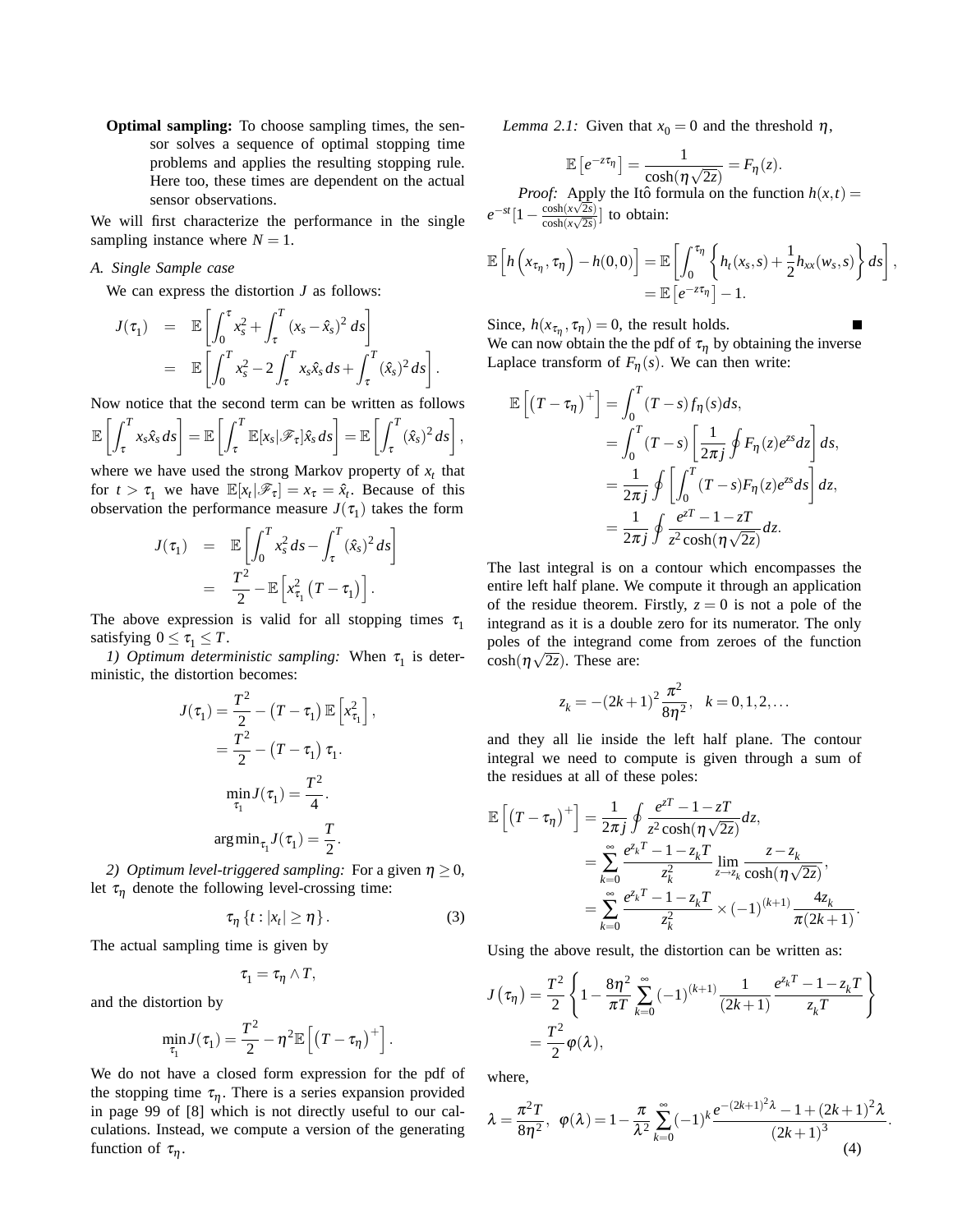Because of the above relations, we can see that minimizing the distortion *J* with respect to the threshold  $\eta$  is the same as minimizing it with respect to  $\lambda$ :

$$
\inf_{\eta} J(\tau_{\eta}) = \inf_{\lambda} \frac{T^2}{2} \varphi(\lambda).
$$

If  $\lambda_0$  minimizes  $\varphi(\cdot)$ , then the optimum threshold  $\eta_0$  is given by:

$$
\eta_0=\frac{\pi}{2\sqrt{2\lambda_0}}\sqrt{T}.
$$

Numerically evaluating  $\lambda_0$ , we get  $\eta_0 = 0.9391\sqrt{T}$  and the corresponding minimum distortion to be  $0.3952(T^2/2)$ . This is about a 20% improvement over the minimum distortion of the deterministic sampling scheme:  $0.5(T^2/2)$ .

*3) Optimum single sampling:* Now, we seek the sampling strategy that minimizes the distortion. We seek a stopping time  $\tau_1$  satisfying  $0 \le \tau_1 \le T$  and minimizing:

$$
J(\tau_1) = \frac{T^2}{2} - \mathbb{E}\left[x_{\tau_1}^2(T-\tau_1)\right].
$$

Only the second term depends on the stopping time  $\tau_1$ . Furthermore, relaxing the constraint:

$$
\tau_1\leq T
$$

does not change the optimum or the optimizing policy.

So, we are interested in the following optimal stopping problem:

$$
\sup_{\tau_1\geq 0}\mathbb{E}\left[x_{\tau_1}^2(T-\tau_1)\right].
$$

Consider the following candidate *maximum expected reward function*:

$$
g(x,t) = A\left\{\frac{1}{2}(T-t)^2 + x^2(T-t) + \frac{x^4}{6}\right\},\,
$$

where *A* is a constant to be specified subsequently. Since  $x_t = W_t$  we have:

$$
dg(x_t, t) = A \left\{ - \left[ (T - t) + W_t^2 \right] dt + \left[ 2W_t(T - t) + \frac{2}{3} W_t^3 \right] dW_t \right\}
$$
  
+  $A \left\{ \left[ (T - t) + W_t^2 \right] dt \right\}$ ,  
=  $A \left\{ 2W_t(T - t) + \frac{2}{3} W_t^3 \right\} dW_t$ .

If  $\tau$  is any stopping time, we have:

$$
\mathbb{E}\left[g(x_{\tau},\tau)-g(x_0,0)\right]=\mathbb{E}\left[\int_0^{\tau}dg(x_t,t)\right]=0,
$$

which leads us to:

$$
\mathbb{E}\left[g(x_{\tau},\tau)|x_0\right] = g(x_0,0) = g(x,t) = A\left\{\frac{1}{2}T^2 + x_0^2(T) + \frac{x_0^4}{6}\right\}.
$$

Let us now pick *A* such that  $g(x,t) \geq x^2(T-t)$  but also with equality for some family of pairs  $(x,t)$ . Then

$$
A = \frac{\sqrt{3}}{1 + \sqrt{3}}
$$

since, for this choice, the difference:

$$
g(x,t) - x^2(T-t) = A\left(\frac{x^2}{\sqrt{6}} - \frac{T-t}{\sqrt{2}}\right) \ge 0,
$$

becomes a perfect square. And we do have equality for pairs  $(x,t)$  such that  $x^2 = \sqrt{3}(T-t)$ . Thus the optimal stopping rule is given by:

$$
\tau_1^* = \inf_t \left\{ t : x_t^2 \ge \sqrt{3}(T-t) \right\}.
$$

The corresponding minimum distortion is given by:

$$
J(\tau_1^*) = \frac{T^2}{2} - \frac{\sqrt{3}}{1 + \sqrt{3}} \frac{T^2}{2} = \frac{1}{1 + \sqrt{3}} \frac{T^2}{2} = 0.366 \frac{T^2}{2}.
$$

# *B. N-Sample case*

We will now use the results of section II-A to characterize the performance of the three sampling strategies when the allowed number of samples is more than one.

*1) Deterministic sampling:* We will show through induction that uniform sampling on the interval  $[0, T]$  is the optimal deterministic choice of *N* samples

$$
\{\tau_1, \tau_2, \ldots, \tau_N \mid 0 \leq \tau_i \leq T, \quad \tau_i \geq \tau_{i-1} \text{ for } i = 1, 2, \ldots, N\}
$$

given that the initial value of the signal is zero.

When the number of samples permitted is *N*, the distortion takes the form:

$$
J_{[0,T]}(\lbrace \tau_{1},\tau_{2},... \tau_{N}\rbrace) = \int_{0}^{\tau_{1}}(x_{s}-\hat{x}_{s})^{2}ds + \int_{\tau_{1}}^{\tau_{2}}(x_{s}-\hat{x}_{s})^{2}ds + ... + \int_{\tau_{N}}^{T}(x_{s}-\hat{x}_{s})^{2}ds.
$$

If we assume that the optimal choice of  $N-1$  deterministic samples over  $[T_1, T_2]$  is the uniform one:

$$
\{\tau_1, \tau_2, \dots \tau_{N-1}\} = \left\{T_1 + i\frac{T_2 - T_1}{N} \middle| i = 1, 2, \dots, N-1\right\},\
$$

the corresponding minimum distortion becomes:

$$
N\frac{(T_2 - T_1)^2}{2N^2} = \frac{(T_2 - T_1)^2}{2N}.
$$

The minimum distortion over the set of *N* sampling times is:

$$
\min_{\{\tau_1, \tau_2, ..., \tau_N\}} J_{[0, T]}(\{\tau_1, \tau_2, ..., \tau_N\})
$$
\n
$$
= \min_{\tau_1} \left\{ \int_0^{\tau_1} (x_s - \hat{x}_s)^2 ds + \min_{\{\tau_2, \tau_2, ..., \tau_N\}} J_{[\tau_1, T]}(\{\tau_1, \tau_2, ..., \tau_N\}) \right\},
$$
\n
$$
= \min_{\tau_1} \left\{ \frac{\tau_1^2}{2} + \frac{(T - \tau_1)^2}{2N} \right\},
$$
\n
$$
= \min_{\tau_1} \left\{ \frac{N\tau_1^2 + \tau_1^2 - 2\tau_2 T + T^2}{2N} \right\},
$$
\n
$$
= \min_{\tau_1} \left\{ \frac{(N+1)(\tau_1 - T/(N+1))^2 + T^2 - T^2/(N+1)}{2N} \right\},
$$
\n
$$
= \frac{T^2}{2(N+1)},
$$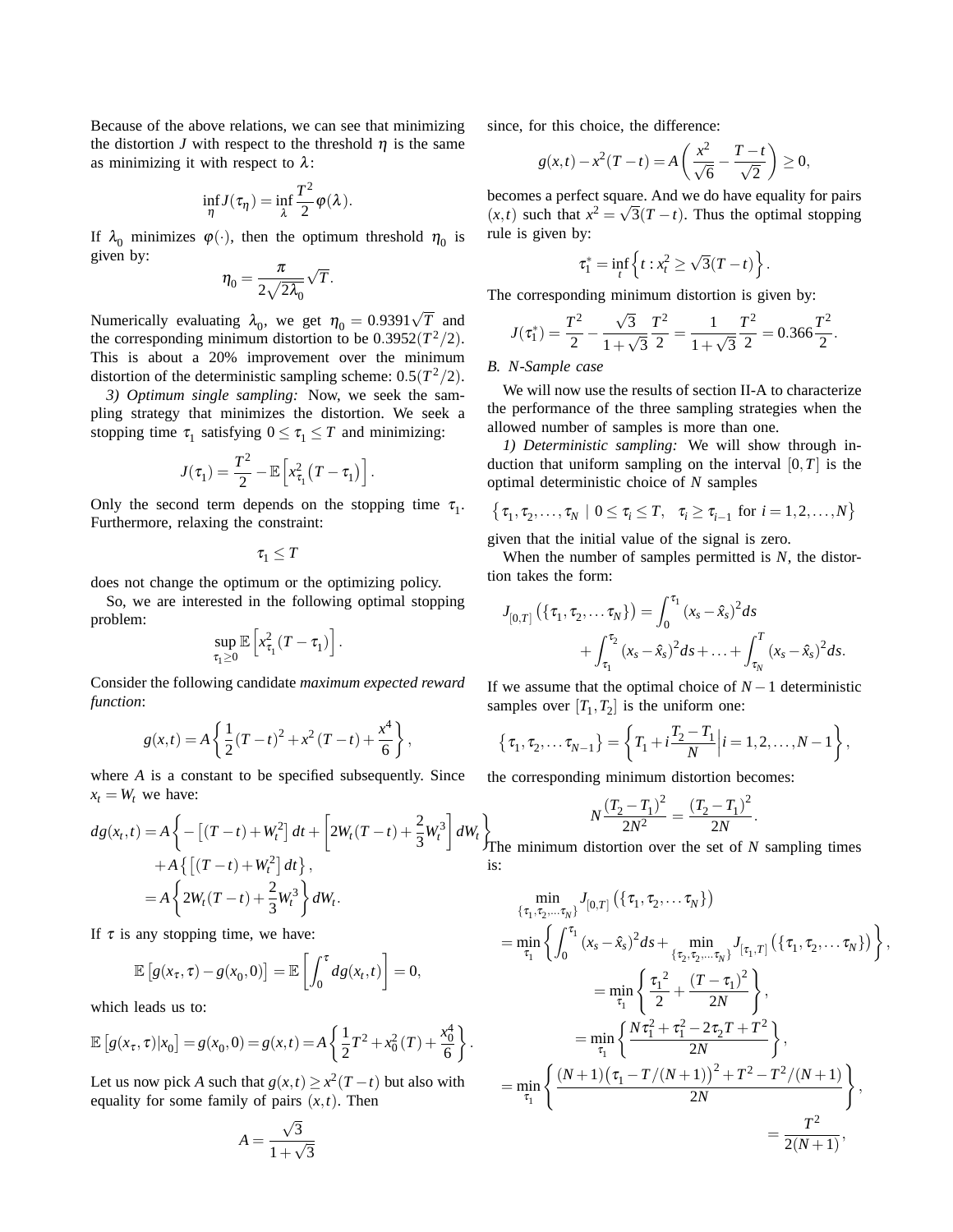the minimum being achieved for  $\tau_1 = T/(N + 1)$ . This proves the assertion about the optimality of uniform sampling.

*2) Level triggered sampling:* Here, the sampling times are defined through: For  $i = 1, 2, \ldots, N$ 

$$
\tau_0 = 0,
$$
  
\n
$$
\eta_i \ge 0,
$$
  
\n
$$
\tau_{i,\eta_i} = \inf \left\{ t : t \ge \tau_{i-1}, \left| x_t - x_{\tau_{i-1}} \right| \ge \eta_i \right\},
$$
  
\n
$$
\tau_i = \min \left\{ \tau_{i,\eta_i}, T \right\}.
$$

Like in the single sample case, we will show that the expected distortion over  $[0, T]$  given at most *N* samples is of the form

$$
c_N \frac{T^2}{2}.
$$

Let  $\tau_{\eta}$  be the level-crossing time of equation (3). Then, given a positive real number  $\alpha$ , the following minimal cost

$$
\min_{\eta \geq 0} \mathcal{J}(\eta) = \min_{\eta \geq 0} \mathbb{E}\left[\int_0^{\tau_\eta \wedge T} x_s^2 ds + \alpha \left[ \left(T - \tau_\eta\right)^+ \right]^2 \right] \quad (5)
$$

turns out to be:

$$
\beta\left[\left(T-\tau_{\eta}\right)^{+}\right]^{2},
$$

where  $\beta > 0$  depends only on  $\alpha$ .

We will now prove this useful fact. Notice that:

$$
d[(T-t)x_t^2] = -x_t^2 dt + 2(T-t)x_t dx_t + (T-t)dt,
$$

and that,

$$
\mathbb{E}\left[\int_0^{\tau_\eta \wedge T} x_s^2 ds\right]
$$
  
= 
$$
\mathbb{E}\left[\left(T - \tau_\eta \wedge T\right) x_{\tau_\eta \wedge T}^2 + \frac{T^2}{2} - \frac{1}{2} \left(T - \tau_\eta \wedge T\right)^2\right]
$$
  
= 
$$
\frac{T^2}{2} - \mathbb{E}\left[\eta^2 \left(T - \tau_\eta\right)^+ + \frac{1}{2}\left[\left(T - \tau_\eta\right)^+\right]^2\right].
$$

Thus, the cost (5) becomes:

$$
\mathscr{J}(\eta) = \frac{T^2}{2} - \eta^2 \mathbb{E}\Big[ (T - \tau_\eta)^+ \Big] - \left(\frac{1}{2} - \alpha\right) \mathbb{E}\left[ \left[ (T - \tau_\eta)^+ \right]^2 \right]
$$

The above expression is convenient because, following section(II-A.2), we can rewrite this in terms of *T* and  $\lambda$ (4) alone. We have:

$$
\mathscr{J}(\eta) = \frac{T^2}{2} \left[ \varphi(\lambda) + \left( \frac{1}{2} - \alpha \right) \psi(\lambda) \right],
$$

where,  $\Psi$  is defined through:

$$
\psi(\lambda) = \frac{16}{\pi\lambda^2 \sum_{k=0}^{\infty} (-1)^k \frac{e^{-(2k+1)^2 \lambda} - 1 + (2k+1)^2 \lambda - (1/2)(2k+1)^4 x^2}{(2k+1)^5}}.
$$
\n(6)

Then we have the optimal cost (5) as:

$$
\min_{\eta \geq 0} \mathscr{J}(\eta) = \frac{T^2}{2} \inf_{\lambda} \{ \varphi(\lambda) + (0.5 - \alpha) \psi(\lambda) \}.
$$

In section(II-A.2), we saw that the minimal distortion for the level-trigerred scheme with a single sample allowed is:

$$
c_1 \frac{T^2}{2} = 0.3952 \frac{T^2}{2}.
$$

Based on the above discussion, we can define  $c_k$  recursively as follows: For  $k \geq 2$ ,

$$
c_k = \inf_{\lambda} \{ \varphi(\lambda) + (0.5 - c_{k-1}) \psi(\lambda) \},
$$
  
\n
$$
\lambda_k^* = \arg \inf_{\lambda} \{ \varphi(\lambda) + (0.5 - c_{k-1}) \psi(\lambda) \},
$$
  
\n
$$
\rho_k = \frac{\pi}{2\sqrt{2\lambda_k^*}}.
$$

The optimal set of thresholds are given by:

$$
\eta_k^* = \rho_{N-k+1} \sqrt{T-\tau_{k-1}}.
$$

*3) Optimal multiple sampling:* Exactly like in the previous discussion on multiple level-triggered sampling, we will obtain a parametric expression for the minimal expected distortion given at most *k* samples.

Analogous to equation (5), consider the stopping cost:

$$
\mathscr{J}(\tau) = \mathbb{E}\left[\int_0^{\tau \wedge T} x_s^2 ds + \frac{\alpha}{2} \left[ (T - \tau)^+ \right]^2 \right] \tag{7}
$$

where  $\alpha > 0$  is a given constant. We can rewrite this as:

$$
\frac{1}{2}\left\{T^2-\mathbb{E}\left[2x_{\tau\wedge T}^2(T-\tau)^++(1-\alpha)\left[(T-\tau)^+\right]^2\right]\right\}.
$$

Note that there is no change in optimality by permitting  $\tau$ to take values bigger than  $T$ . In fact the optimal  $\tau$  even with this relaxation will a.s. be less than *T*. Like in the single sample case, let us pay attention to the part of the above expression which depends on  $\tau$  and define the following optimal stopping problem:

$$
\min_{\tau} \mathbb{E}\left[2x_{\tau}^2(T-\tau)+(1-\alpha)(T-\tau)^2\right].
$$

. Consider the candidate *maximum expected reward function*:

$$
g(x,t) = A\left\{(T-t)^2 + 2x^2(T-t) + \frac{x^4}{3}\right\}.
$$

where *A* is a constant chosen such that  $g(x,t) - 2x^2(T-t)$ −  $(1-\alpha)(T-t)^2$  becomes a perfect square. The only possible value for *A* then is:

$$
\frac{(5+\alpha)-\sqrt{(5+\alpha)^2-24}}{4}.
$$

Then the optimal stopping time is given by:

$$
\tau^* = \inf_t \left\{ t : g(x_t, t) \le 2x_t^2 (T - t) + (1 - \alpha)(T - t)^2 \right\},
$$
  

$$
= \inf_t \left\{ t : x_t^2 \ge \sqrt{\frac{3(A - 1 + \alpha)}{A}} (T - t) \right\},
$$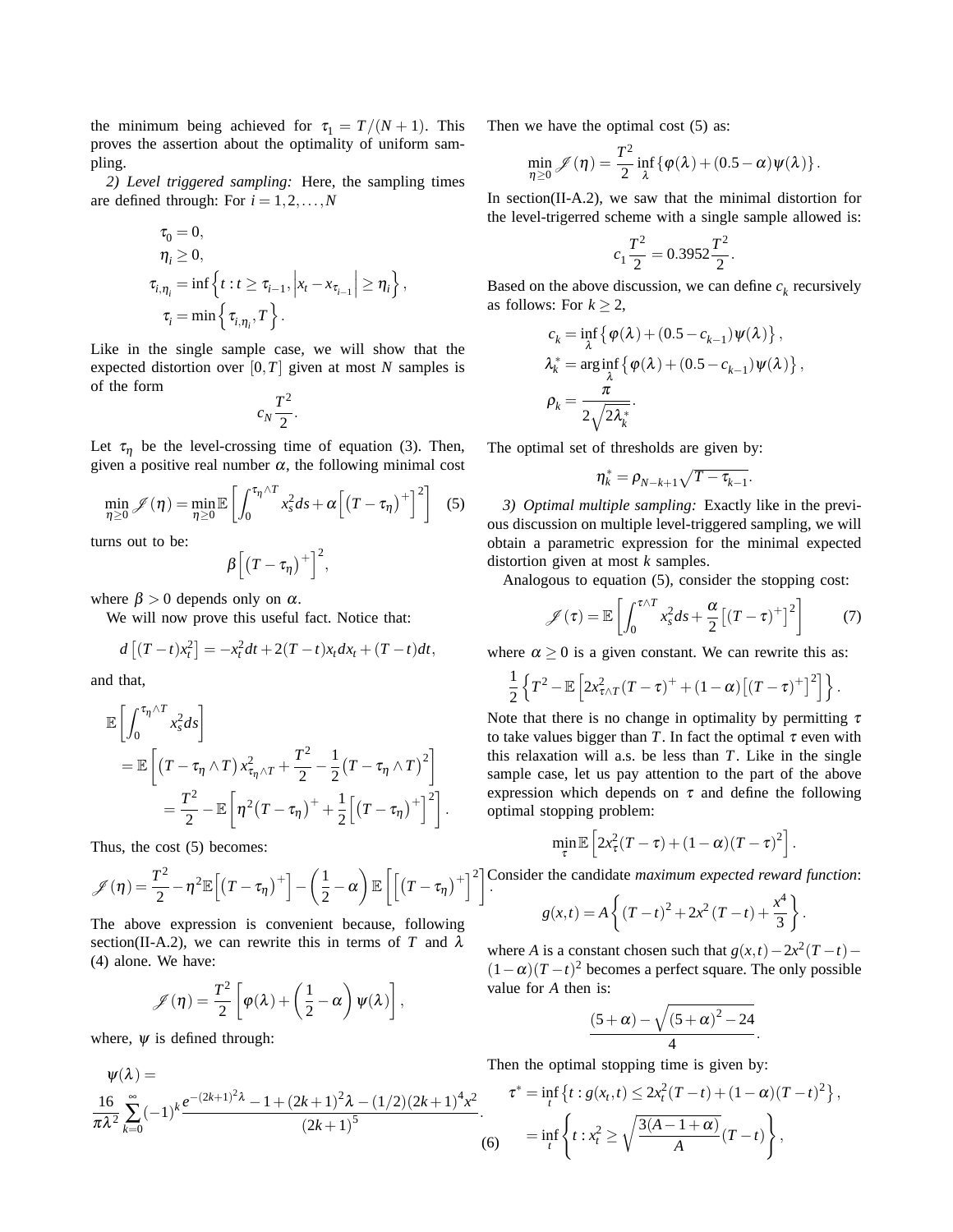and the corresponding optimal distortion  $\mathscr J$  being

$$
\mathscr{J} = (1-A)\frac{T^2}{2}.
$$

Now, we obtain the explicit stopping rules and the corresponding minimal distortions for different values of the sample budget *N* by defining recursively  $\kappa_N$ ,  $\gamma_N$ :

$$
\kappa_N = 1 - \frac{(5 + \kappa_{N-1}) - \sqrt{(5 + \kappa_{N-1})^2 - 24}}{4},
$$
  

$$
\gamma_N = \sqrt{\frac{3(\kappa_{N-1} - \kappa_N)}{1 - \kappa_N}}.
$$

The  $(k+1)$ <sup>th</sup> sampling time is chosen as:

$$
\tau_{k+1} = \inf_{t \geq \tau_k} \left\{ t : \left( x_t - x_{\tau_k} \right)^2 \geq \gamma_{N-k+1} \sqrt{T-t} \right\}.
$$

*4) Comparisons:* We now list a numerical comparison of the aggregate filtering distortions incurred by the three sampling strategies on the same time interval  $[0, T]$ . We obtained the distortions for all sampling strategies as product of  $T^2/2$  and a positive coefficient. The numbers listed in the table are these coefficients.

| Deterministic   | 0.5    | 0.333  | 0.25   |        |
|-----------------|--------|--------|--------|--------|
| Level-triggered | 0.3953 | 0.3471 | 0.3219 | 0.3078 |
| Optimal         | 0.3660 | 0.2059 | 0.1388 | 0.1032 |

III. SAMPLING AN ORNSTEIN UHLENBECK PROCESS

Now we will turn to the case when the signal is an Ornstein Uhlenbeck process:

$$
dx_t = ax_t dt + dW_t, \quad t \in [0, T], \tag{8}
$$

with  $x_0 = 0$  and  $W_t$  being a standard Brownian motion.

Again, the sampling times  $S = \{\tau_1, \ldots, \tau_N\}$  have to be an increasing sequence of stopping times with respect to the *x*-process. They also have to lie within the interval  $[0, T]$ . Based on the samples and the sample times, the supervisor maintains an estimate waveform  $\hat{x}_t$  given by

$$
\hat{x}_t = \begin{cases}\n0 & \text{if } 0 \le t < \tau_1, \\
x_{\tau_i} e^{a(t - \tau_i)} & \text{if } \tau_i \le t < \tau_{i+1} \le \tau_N, \\
x_{\tau_N} e^{a(t - \tau_N)} & \text{if } \tau_N \le t \le T.\n\end{cases}
$$
\n(9)

The quality of this estimate is measured by the aggregate squared error distortion:

$$
J(S) = \mathbb{E}\left[\int_0^T (x_s - \hat{x}_s)^2 ds\right]
$$
  
=  $\mathbb{E}\left[\int_0^{\tau_1} (x_s - \hat{x}_s)^2 ds + \sum_{i=2}^N \int_{\tau_{i-1}}^{\tau_i} (x_s - \hat{x}_s)^2 ds\right]$   
+  $\int_{\tau_N}^T (x_s - \hat{x}_s)^2 ds\right].$ 

# *A. Optimum deterministic sampling*

We will show through induction that uniform sampling on the interval  $[0, T]$  is the optimal deterministic choice of *N* samples

$$
\{\tau_1, \tau_2, \ldots, \tau_N \mid 0 \le \tau_i \le T, \quad \tau_i \ge \tau_{i-1} \text{ for } i = 1, 2, \ldots, N\}
$$

given that the initial value of the signal is zero.

When the number of samples permitted is *N*, the distortion takes the form:

$$
J_{[0,T]}(\lbrace \tau_{1},\tau_{2},... \tau_{N}\rbrace) = \int_{0}^{\tau_{1}} (x_{s} - \hat{x}_{s})^{2} ds + \int_{\tau_{1}}^{\tau_{2}} (x_{s} - \hat{x}_{s})^{2} ds + ... + \int_{\tau_{N}}^{T} (x_{s} - \hat{x}_{s})^{2} ds.
$$

If we assume that the optimal choice of  $N-1$  deterministic samples over  $[T_1, T_2]$  is the uniform one:

$$
\{\tau_1, \tau_2, \dots \tau_{N-1}\} = \left\{T_1 + i\frac{T_2 - T_1}{N} \middle| i = 1, 2, \dots, N-1\right\},\
$$

the corresponding minimum distortion becomes:

$$
\frac{N}{4a^2} \left( e^{2a \frac{T_2 - T_1}{N}} - 1 \right) - \frac{1}{2a} \left( T_2 - T_1 \right)
$$

The minimum distortion over the set of *N* sampling times is:

$$
\begin{split}\n&\min_{\{\tau_{1},\tau_{2},\ldots\tau_{N}\}} J_{[0,T]} \left( \{\tau_{1},\tau_{2},\ldots\tau_{N}\} \right) \\
&= \min_{\tau_{1}} \left\{ \int_{0}^{\tau_{1}} (x_{s} - \hat{x}_{s})^{2} ds + \min_{\{\tau_{2},\tau_{2},\ldots\tau_{N}\}} J_{[\tau_{1},T]} \left( \{\tau_{1},\tau_{2},\ldots\tau_{N}\} \right) \right\}, \\
&= \min_{\tau_{1}} \left\{ \frac{1}{4a^{2}} \left( e^{2a\tau_{1}} - 1 \right) + \frac{N}{4a^{2}} \left( e^{2a\frac{T-\tau_{1}}{N}} - 1 \right) - \frac{1}{2a} \left( T \right) \right\}, \\
&= \frac{N+1}{4a^{2}} \left( e^{2a\frac{T}{N+1}} - 1 \right) - \frac{1}{2a} \left( T \right)\n\end{split}
$$

the minimum being achieved for  $\tau_1 = T/(N+1)$ . Thus, we have the uniform sampling scheme being the optimal one here too.

#### *B. Optimum Level-triggered sampling*

Let us first address the single sample case. The performance measure then takes the form

$$
\mathscr{J}(\tau_1) = \mathbb{E}\left[\int_0^{\tau_1} x_t^2 + \int_{\tau_1}^T (x_t - \hat{x}_t)^2 dt\right]
$$
  
=  $\mathbb{E}\left[\int_0^T x_t^2 - 2 \int_{\tau_1}^T x_t \hat{x}_t dt + \int_{\tau_1}^T (\hat{x}_t)^2 dt\right].$ 

Now notice that the second term can be written as follows

$$
\mathbb{E}\left[\int_{\tau_1}^T x_t \hat{x}_t dt\right] = \mathbb{E}\left[\int_{\tau_1}^T \mathbb{E}[x_t|\mathscr{F}_{\tau_1}]\hat{x}_t dt\right] = \mathbb{E}\left[\int_{\tau_1}^T (\hat{x}_t)^2 dt\right],
$$

where we have used the strong Markov property of  $x_t$  that for  $t > \tau_1$  we have  $\mathbb{E}[x_t | \mathcal{F}_{\tau_1}] = x_\tau e^{-a(t-\tau_1)} = \hat{x}_t$ . Because of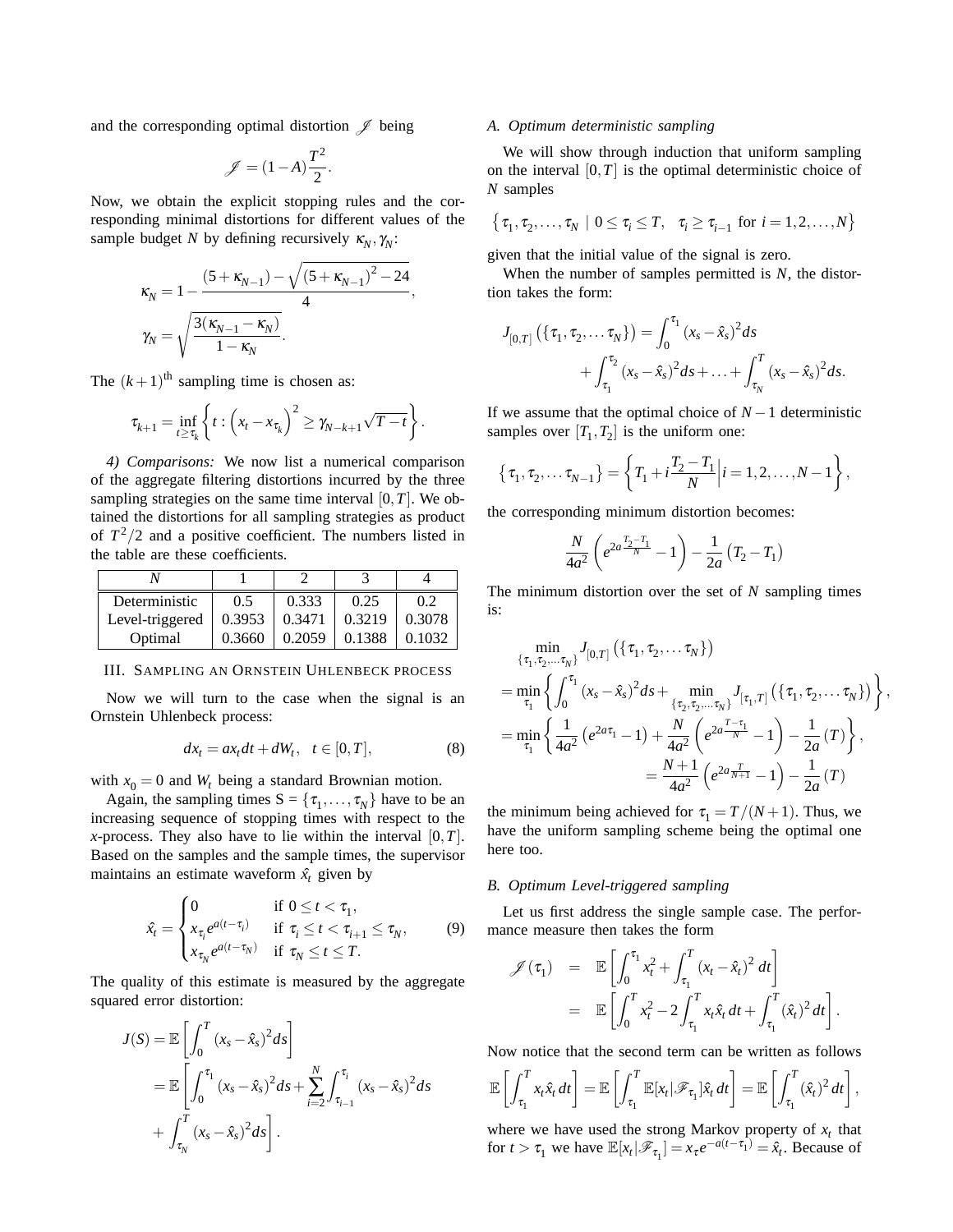this observation the performance measure  $\mathcal{J}(\tau_1)$  takes the form

$$
\mathcal{J}(\tau_1) = \mathbb{E}\left[\int_0^T x_t^2 dt - \int_{\tau_1}^T (\hat{x}_t)^2 dt\right]
$$
  
\n
$$
= \frac{e^{2aT} - 1 - 2aT}{4a^2} - \mathbb{E}\left[x_{\tau_1}^2 \frac{e^{2a(T-\tau_1)} - 1}{2a}\right]
$$
  
\n
$$
= T^2 \left\{\frac{e^{2aT} - 1 - 2aT}{4(aT)^2} - \mathbb{E}\left[\frac{x_{\tau_1}^2}{T} \frac{e^{2(aT)(1-\tau_1/T)} - 1}{2(aT)}\right]
$$
  
\n
$$
= T^2 \left\{\frac{e^{-2\bar{a}} - 1 + 2\bar{a}}{4\bar{a}^2} - \mathbb{E}\left[-\bar{x}_{\tau_1}^2 \frac{e^{2\bar{a}(1-\bar{\tau}_1)} - 1}{2\bar{a}}\right]\right\}
$$

where

$$
\bar{t} = \frac{t}{T}; \quad \bar{a} = aT; \quad \bar{x}_{\bar{t}} = \frac{x_{\bar{t}}}{\sqrt{T}}.
$$
 (10)

We have  $\bar{x}$  satisfying the following SDE:

 $d\bar{x}_{\bar{t}} = -\bar{a}\bar{x}_{\bar{t}}d\bar{t} + dw_{\bar{t}}.$ 

This suggests that, without loss of generality, we can limit ourselves to the normalized case  $T = 1$  since the case  $T \neq 1$ can be reduced to it by using the transformations in (10). In fact, we can solve the multiple sampling problem on [0,*T*] without loss of generality.

We carry over the definitions for threshold sampling times from section II-B.2 We do not have series expansions like for the case of the Wiener process. Instead we have a computational proceudre that involves solving a PDE initial and boundary value problem. We have a nested sequence of optimization problems. The choice at each stage being the non-zero level  $\eta_i$ . For  $N = 1$ , the distortion corresponding to a chosen  $\eta_1$  is given by:

$$
\frac{1}{4a^2} (e^{2aT} - 1) - \frac{1}{2a}T - \frac{\eta_1^2}{2a} \mathbb{E} \left[ e^{2a(T - \tau_1)} - 1 \right]
$$
  
= 
$$
\frac{1}{4a^2} (e^{2aT} - 1) - \frac{1}{2a}T - \frac{\eta_1^2}{2a} (e^{2aT} (1 + 2aU^1(0,0)) - 1),
$$

where the function  $U^1(x,t)$  satisfies the PDE:

$$
\frac{1}{2}U_{xx}^1 + axU_x + U_t + e^{-2at} = 0,
$$

along with the boundary and initial conditions:

$$
\begin{cases} U^1(-\eta_1, t) = U^1(\eta_1, t) = 0 & \text{for } t \in [0, T], \\ U^1(x, T) = 0 & \text{for } x \in [-\eta_1, \eta_1]. \end{cases}
$$

We choose the optimal  $\eta_1$  by computing the resultant distortion for increasing vlaues of  $\eta_1$  and stopping when the cost stops decreasing and strats increasing. Note that the solution  $U(0,t)$  to the pde furnishes us with the performance of the  $\eta_1$ -triggered sampling over [t, T]. We will use this to solve the multiple sampling problem.

Let the optimal policy of choosing *N* levels for sampling over  $[T_1, T]$  be given where  $0 \leq T_1 \leq T$ . Let the resulting distortion be also known as a function of  $T_1$ . Let this known distrortion over  $[T_1, T]$  given *N* leveltriggered samples be

denoted  $G_N(T - T_1)$ . Then, the  $N + 1$  sampling problem can be solved as follows. Let  $U_{N+1}^{N+1}(x,t)$  satisfy the PDE:

$$
\frac{1}{2}U_{xx} + axU_x + U_t = 0,
$$

along with the boundary and initial conditions:

$$
\begin{cases} U^{N+1}(-\eta_1, t) = U^{N+1}(\eta_1, t) = G_N(T-t) & \text{for } t \in [0, T], \\ U^{N+1}(x, T) = 0 & \text{for } x \in [-\eta_1, \eta_1]. \end{cases}
$$

Then the distortion we are seeeking to minimize over  $\eta_1$  is given by:

$$
\frac{1}{4a^2} (e^{2aT} - 1) - \frac{1}{2a}T
$$
\n
$$
- \frac{\eta_1^2}{2a} \mathbb{E} \left[ e^{2a(T - \tau_1)} - 1 + \frac{1}{4a^2} \left( e^{2a(T - \tau_1)} - 1 \right) - \frac{1}{2a} (T - \tau_1) \right]
$$
\n
$$
+ \mathbb{E} \left[ G_N (T - \tau_1) \right]
$$
\n
$$
= \frac{1}{4a^2} (e^{2aT} - 1) - \frac{1}{2a} T - \frac{\eta_1^2}{2a} (e^{2aT} (1 + 2aU^1(0, 0)) - 1) - U^{N+1}.
$$

We choose the optimal  $\eta_1$  by computing the resultant distortion for increasing values of  $\eta_1$  and stopping when the distortion stops decreasing.

### *C. Optimal Sampling*

We do not have analytic expressions for the minimum distortion like in the Brownian motion case. We have a numerical computation of the minimum distortion by finely discretizing time and solving the discrete-time optimal stopping problems.

By discretizing time, we get random variables  $x_1, \ldots, x_M$ , that satisfy the AR(1) model below. For  $1 \le n \le M$ 

$$
x_n = e^{a\delta} x_{n-1} + w_n, \quad w_n \sim \mathcal{N}\left(0, \frac{e^{2a\delta} - 1}{2a}\right); \quad 1 \le n \le M.
$$

 $\{w_n\}$  is an i.i.d. Gaussian sequence.

Sampling once in discrete time means selecting a sample  $x<sub>v</sub>$  from the set of  $M+1$  sequentially available random variable  $x_0, \ldots, x_M$ , with the help of a stopping time  $v \in$  $\{0,1,\ldots,M\}$ . We can define the optimum cost to go which can be analyzed as follows. For  $n = M, M - 1, \ldots, 0$ ,

$$
V_n^1(x) = \sup_{n \le v \le M} \mathbb{E} \left[ x_v^2 \frac{e^{2a\delta(M-v)} - 1}{2a} \Big| x_n = x \right]
$$
  
= 
$$
\max \left\{ x^2 \frac{e^{2a\delta(M-n)} - 1}{2a}, \mathbb{E}[V_{n+1}^1(x_{n+1})|x_n = x] \right\}.
$$

The above equation provides a (backward) recurrence relation for the computation of the single sampling cost function  $V_n^1(x)$ . Notice that for values of *x* for which the l.h.s. exceeds the r.h.s. we stop and sample, otherwise we continue to the next time instant. We can prove by induction that the optimum policy is a *time-varying threshold* one. Specifically for every time *n* there exists a threshold  $\lambda_n$ such that if  $|x_n| \geq \lambda_n$  we sample, otherwise we go to the next time instant. The numerical solution of the recursion